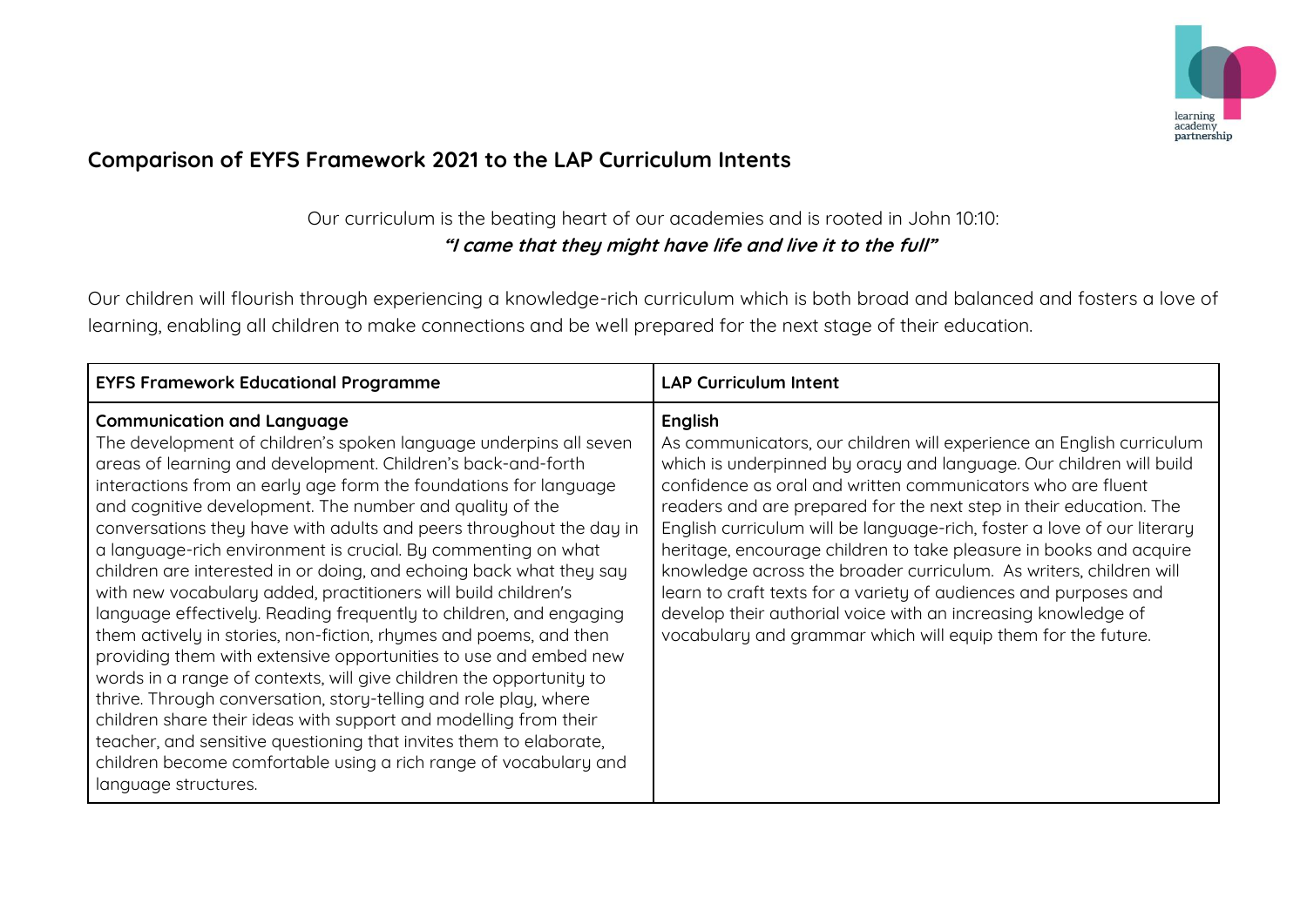| Personal, Social and Emotional Development<br>Children's personal, social and emotional development (PSED) is<br>crucial for children to lead healthy and happy lives, and is<br>fundamental to their cognitive development. Underpinning their<br>personal development are the important attachments that shape<br>their social world. Strong, warm and supportive relationships with<br>adults enable children to learn how to understand their own feelings<br>and those of others. Children should be supported to manage<br>emotions, develop a positive sense of self, set themselves simple<br>goals, have confidence in their own abilities, to persist and wait for<br>what they want and direct attention as EYFS reforms early adopter<br>framework 9 necessary. Through adult modelling and guidance, they<br>will learn how to look after their bodies, including healthy eating, and<br>manage personal needs independently. Through supported<br>interaction with other children they learn how to make good<br>friendships, co-operate and resolve conflicts peaceably. These<br>attributes will provide a secure platform from which children can<br>achieve at school and in later life. | <b>Relationships &amp; Health Education</b><br>As healthy, confident and resilient children of Modern Britain, our<br>pupils will be supported to understand themselves and others:<br>families, communities and the wider world. In doing this, children will<br>be supported to develop a deep sense of self worth, self respect, self<br>awareness as well as self discipline. Teaching about mental wellbeing<br>is central to all that we do and especially important within this, is<br>children's happiness. We want our children to be equipped to both<br>face and overcome challenges and develop the character that we<br>know is fundamental to being successful, happy and productive<br>members of society. We want our children to know that they can<br>achieve goals and ambitions, that they have the skills and aptitudes<br>to stick to learning or tasks and that they have the resilience to<br>recover from setbacks that may occur in life. Children will learn the<br>building blocks of, and to think critically about, healthy, positive<br>relationships and their active roles within these. By developing<br>children's emotional literacy, they will have the tools to understand<br>themselves and others and adopt positive roles in relationships,<br>including those online. Understanding boundaries and rights are key<br>principles of this. With this knowledge and these skills, children will<br>learn to value both the unique role which each person plays in<br>society and the collective strength of respectful communities in the<br>wider world. Through this, we intend to prepare our children to play<br>positive roles in the world by making wise choices as well as knowing<br>that asking for help is a proactive and constructive action. |
|------------------------------------------------------------------------------------------------------------------------------------------------------------------------------------------------------------------------------------------------------------------------------------------------------------------------------------------------------------------------------------------------------------------------------------------------------------------------------------------------------------------------------------------------------------------------------------------------------------------------------------------------------------------------------------------------------------------------------------------------------------------------------------------------------------------------------------------------------------------------------------------------------------------------------------------------------------------------------------------------------------------------------------------------------------------------------------------------------------------------------------------------------------------------------------------------------------|---------------------------------------------------------------------------------------------------------------------------------------------------------------------------------------------------------------------------------------------------------------------------------------------------------------------------------------------------------------------------------------------------------------------------------------------------------------------------------------------------------------------------------------------------------------------------------------------------------------------------------------------------------------------------------------------------------------------------------------------------------------------------------------------------------------------------------------------------------------------------------------------------------------------------------------------------------------------------------------------------------------------------------------------------------------------------------------------------------------------------------------------------------------------------------------------------------------------------------------------------------------------------------------------------------------------------------------------------------------------------------------------------------------------------------------------------------------------------------------------------------------------------------------------------------------------------------------------------------------------------------------------------------------------------------------------------------------------------------------------------------------------------------------------------|
| <b>Physical Development</b>                                                                                                                                                                                                                                                                                                                                                                                                                                                                                                                                                                                                                                                                                                                                                                                                                                                                                                                                                                                                                                                                                                                                                                                | <b>PE</b>                                                                                                                                                                                                                                                                                                                                                                                                                                                                                                                                                                                                                                                                                                                                                                                                                                                                                                                                                                                                                                                                                                                                                                                                                                                                                                                                                                                                                                                                                                                                                                                                                                                                                                                                                                                         |
| Physical activity is vital in children's all-round development, enabling                                                                                                                                                                                                                                                                                                                                                                                                                                                                                                                                                                                                                                                                                                                                                                                                                                                                                                                                                                                                                                                                                                                                   | As well-rounded, active citizens, our children will feel a sense of                                                                                                                                                                                                                                                                                                                                                                                                                                                                                                                                                                                                                                                                                                                                                                                                                                                                                                                                                                                                                                                                                                                                                                                                                                                                                                                                                                                                                                                                                                                                                                                                                                                                                                                               |
| them to pursue happy, healthy and active lives. Gross and fine motor                                                                                                                                                                                                                                                                                                                                                                                                                                                                                                                                                                                                                                                                                                                                                                                                                                                                                                                                                                                                                                                                                                                                       | belonging by immersing themselves in a wide range of physical                                                                                                                                                                                                                                                                                                                                                                                                                                                                                                                                                                                                                                                                                                                                                                                                                                                                                                                                                                                                                                                                                                                                                                                                                                                                                                                                                                                                                                                                                                                                                                                                                                                                                                                                     |
| experiences develop incrementally throughout early childhood,                                                                                                                                                                                                                                                                                                                                                                                                                                                                                                                                                                                                                                                                                                                                                                                                                                                                                                                                                                                                                                                                                                                                              | activities. The PE curriculum will enable children to use movement                                                                                                                                                                                                                                                                                                                                                                                                                                                                                                                                                                                                                                                                                                                                                                                                                                                                                                                                                                                                                                                                                                                                                                                                                                                                                                                                                                                                                                                                                                                                                                                                                                                                                                                                |
| starting with sensory explorations and the development of a child's                                                                                                                                                                                                                                                                                                                                                                                                                                                                                                                                                                                                                                                                                                                                                                                                                                                                                                                                                                                                                                                                                                                                        | confidently, developing respect for themselves and each other and a                                                                                                                                                                                                                                                                                                                                                                                                                                                                                                                                                                                                                                                                                                                                                                                                                                                                                                                                                                                                                                                                                                                                                                                                                                                                                                                                                                                                                                                                                                                                                                                                                                                                                                                               |
| strength, co-ordination and positional awareness through tummy                                                                                                                                                                                                                                                                                                                                                                                                                                                                                                                                                                                                                                                                                                                                                                                                                                                                                                                                                                                                                                                                                                                                             | positive sporting attitude. A physically demanding and challenging                                                                                                                                                                                                                                                                                                                                                                                                                                                                                                                                                                                                                                                                                                                                                                                                                                                                                                                                                                                                                                                                                                                                                                                                                                                                                                                                                                                                                                                                                                                                                                                                                                                                                                                                |
| time, crawling and play movement with both objects and adults. By                                                                                                                                                                                                                                                                                                                                                                                                                                                                                                                                                                                                                                                                                                                                                                                                                                                                                                                                                                                                                                                                                                                                          | curriculum inspires all to succeed and excel, developing both physical                                                                                                                                                                                                                                                                                                                                                                                                                                                                                                                                                                                                                                                                                                                                                                                                                                                                                                                                                                                                                                                                                                                                                                                                                                                                                                                                                                                                                                                                                                                                                                                                                                                                                                                            |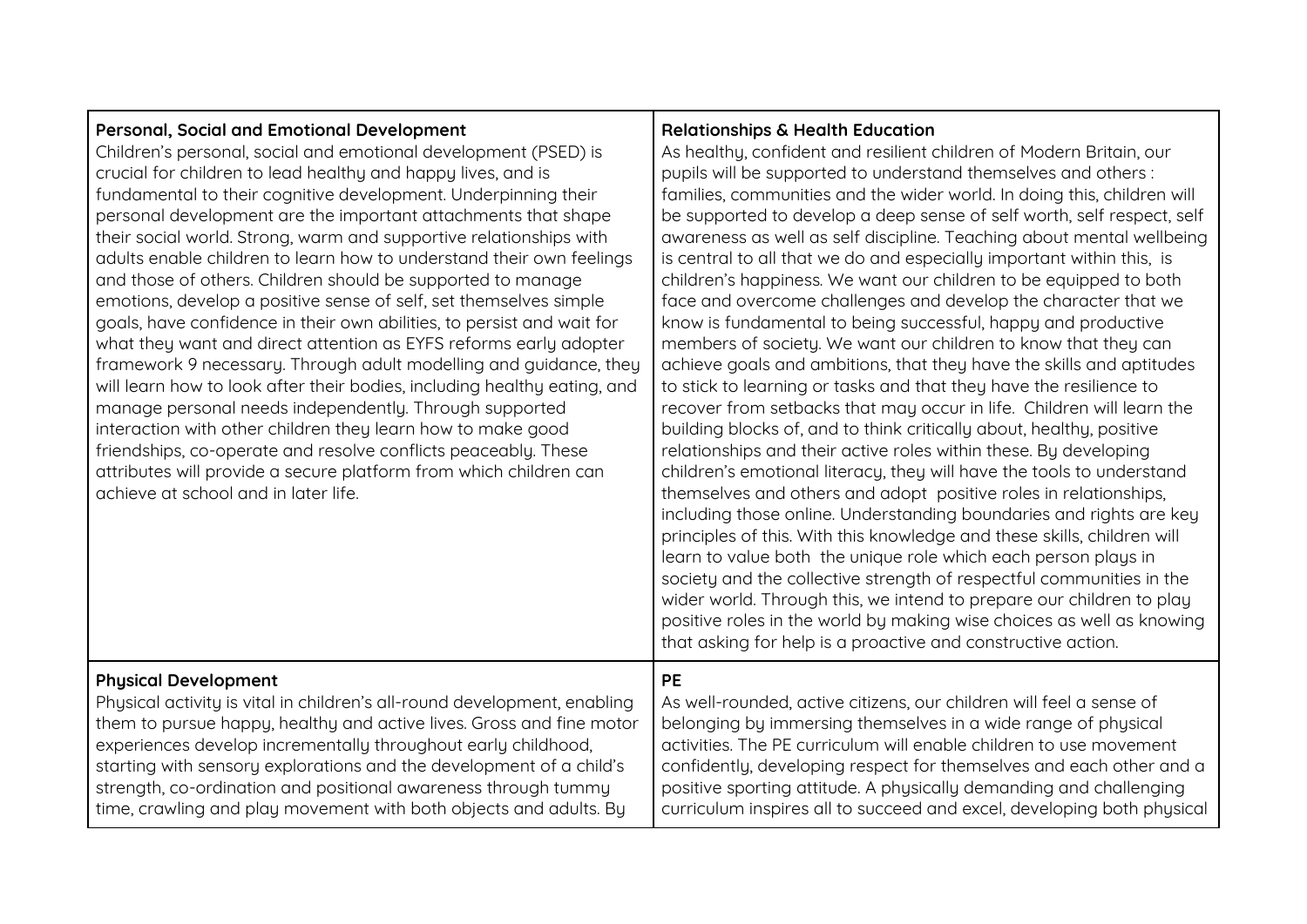| creating games and providing opportunities for play both indoors<br>and outdoors, adults can support children to develop their core<br>strength, stability, balance, spatial awareness, co-ordination and<br>agility. Gross motor skills provide the foundation for developing<br>healthy bodies and social and emotional well-being. Fine motor<br>control and precision helps with hand-eye co-ordination which is later<br>linked to early literacy. Repeated and varied opportunities to explore<br>and play with small world activities, puzzles, arts and crafts and the<br>practise of using small tools, with feedback and support from adults,<br>allow children to develop proficiency, control and confidence.                                                                                      | and mental health and wellbeing. Opportunities for positive<br>competition in sport and other activities build character and self-<br>discipline whilst encouraging them to continue to have an active<br>lifestyle beyond their school life.                                                                                                                                                                                                                                                                                                                                                                                                                                                                           |
|----------------------------------------------------------------------------------------------------------------------------------------------------------------------------------------------------------------------------------------------------------------------------------------------------------------------------------------------------------------------------------------------------------------------------------------------------------------------------------------------------------------------------------------------------------------------------------------------------------------------------------------------------------------------------------------------------------------------------------------------------------------------------------------------------------------|-------------------------------------------------------------------------------------------------------------------------------------------------------------------------------------------------------------------------------------------------------------------------------------------------------------------------------------------------------------------------------------------------------------------------------------------------------------------------------------------------------------------------------------------------------------------------------------------------------------------------------------------------------------------------------------------------------------------------|
| Literacy<br>It is crucial for children to develop a life-long love of reading. Reading<br>consists of two dimensions: language comprehension and word<br>reading. Language comprehension (necessary for both reading and<br>writing) starts from birth. It only develops when adults talk with<br>children about the world around them and the books (stories and<br>non-fiction) they read with them, and enjoy rhymes, poems and<br>songs together. Skilled word reading, taught later, involves both the<br>speedy working out of the pronunciation of unfamiliar printed words<br>(decoding) and the speedy recognition of familiar printed words.<br>Writing involves transcription (spelling and handwriting) and<br>composition (articulating ideas and structuring them in speech,<br>before writing). | English<br>As communicators, our children will experience an English curriculum<br>which is underpinned by oracy and language. Our children will build<br>confidence as oral and written communicators who are fluent<br>readers and are prepared for the next step in their education. The<br>English curriculum will be language-rich, foster a love of our literary<br>heritage, encourage children to take pleasure in books and acquire<br>knowledge across the broader curriculum. As writers, children will<br>learn to craft texts for a variety of audiences and purposes and<br>develop their authorial voice with an increasing knowledge of<br>vocabulary and grammar which will equip them for the future. |
| <b>Mathematics</b><br>Developing a strong grounding in number is essential so that all<br>children develop the necessary building blocks to excel<br>mathematically. Children should be able to count confidently,<br>develop a deep understanding of the numbers to 10, the relationships<br>between them and the patterns within those numbers. By providing<br>frequent and varied opportunities to build and apply this<br>understanding - such as using manipulatives, including small pebbles                                                                                                                                                                                                                                                                                                            | <b>Maths</b><br>As mathematicians, our children will develop a deep conceptual<br>understanding through exploration, reasoning and problem solving<br>of all areas. We expect our children to explain and articulate their<br>understanding and become fluent in number so they can use known<br>number facts to make efficient choices with calculations. They will<br>make connections and discover patterns to take creative approaches<br>when faced with challenges and show appreciation of the beauty and                                                                                                                                                                                                        |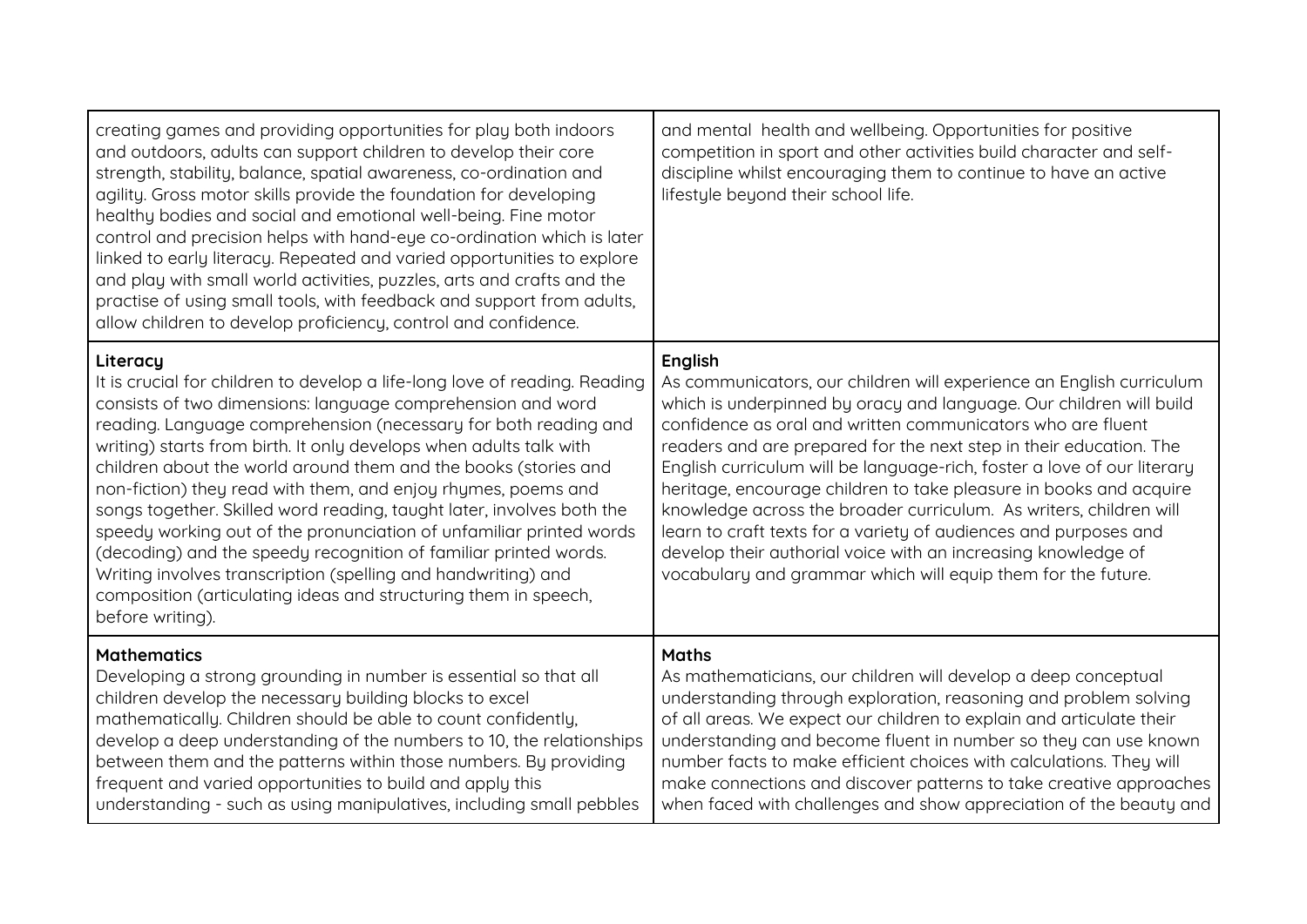| and tens frames for organising counting - children will develop a<br>secure base of knowledge and vocabulary from which mastery of<br>mathematics is built. In addition, it is important that the curriculum<br>includes rich opportunities for children to develop their spatial<br>reasoning skills across all areas of mathematics including shape,<br>space and measures. It is important that children develop positive<br>attitudes and interests in mathematics, look for patterns and<br>relationships, spot connections, 'have a go', talk to adults and peers<br>about what they notice and not be afraid to make mistakes.                                                                                                                                                                                                                                  | power of Mathematics. We aim to develop resilient learners and our<br>children take time to deepen their understanding of mathematical<br>structures through the use of resources and representations.                                                                                                                                                                                                                                                                                                                                                                                                                                                                                                                                                                                                                                                                                                                                                                                                                                                                                                                                                                                                                                                                                                                                                                         |
|------------------------------------------------------------------------------------------------------------------------------------------------------------------------------------------------------------------------------------------------------------------------------------------------------------------------------------------------------------------------------------------------------------------------------------------------------------------------------------------------------------------------------------------------------------------------------------------------------------------------------------------------------------------------------------------------------------------------------------------------------------------------------------------------------------------------------------------------------------------------|--------------------------------------------------------------------------------------------------------------------------------------------------------------------------------------------------------------------------------------------------------------------------------------------------------------------------------------------------------------------------------------------------------------------------------------------------------------------------------------------------------------------------------------------------------------------------------------------------------------------------------------------------------------------------------------------------------------------------------------------------------------------------------------------------------------------------------------------------------------------------------------------------------------------------------------------------------------------------------------------------------------------------------------------------------------------------------------------------------------------------------------------------------------------------------------------------------------------------------------------------------------------------------------------------------------------------------------------------------------------------------|
| <b>Understanding the World</b><br>Understanding the world involves guiding children to make sense of<br>their physical world and their community. The frequency and range<br>of children's personal experiences increases their knowledge and<br>sense of the world around them - from visiting parks, libraries and<br>museums to meeting important members of society such as police<br>officers, nurses and firefighters. In addition, listening to a broad<br>selection of stories, non-fiction, rhymes and poems will foster their<br>understanding of our culturally, socially, technologically and<br>ecologically diverse world. As well as building important knowledge,<br>this extends their familiarity with words that support understanding<br>across domains. Enriching and widening children's vocabulary will<br>support later reading comprehension. | History<br>As historians, our children will be encouraged to question their<br>understanding of the past, inspiring a curiosity to learn more about<br>the society in which we live and those of the wider world. Children will<br>critically examine sources and evidence, establishing clear and<br>coherent narratives through civilisations, empires and communities<br>across both Britain and globally. With this knowledge, they will be<br>informed to critically evaluate and explore change, making<br>connections, identifying contrasts and trends over time and<br>recognising how the past impacts upon the present and our futures.<br>Geography<br>As geographers, our pupils will hone their knowledge of place and<br>location as they develop a curiosity and fascination about the world<br>and its people. Our children will understand the world's most<br>significant human and physical features while understanding how<br>people interact with and impact the natural world. They will strike<br>links between the growth of settlements through industrial progress<br>and growth of society and settlements, enabling them to become<br>stewards of the future and environmentally-minded global citizens.<br>They will discover how landscapes and environments, both rural and<br>urban, have changed over time and the impact of these changes. |